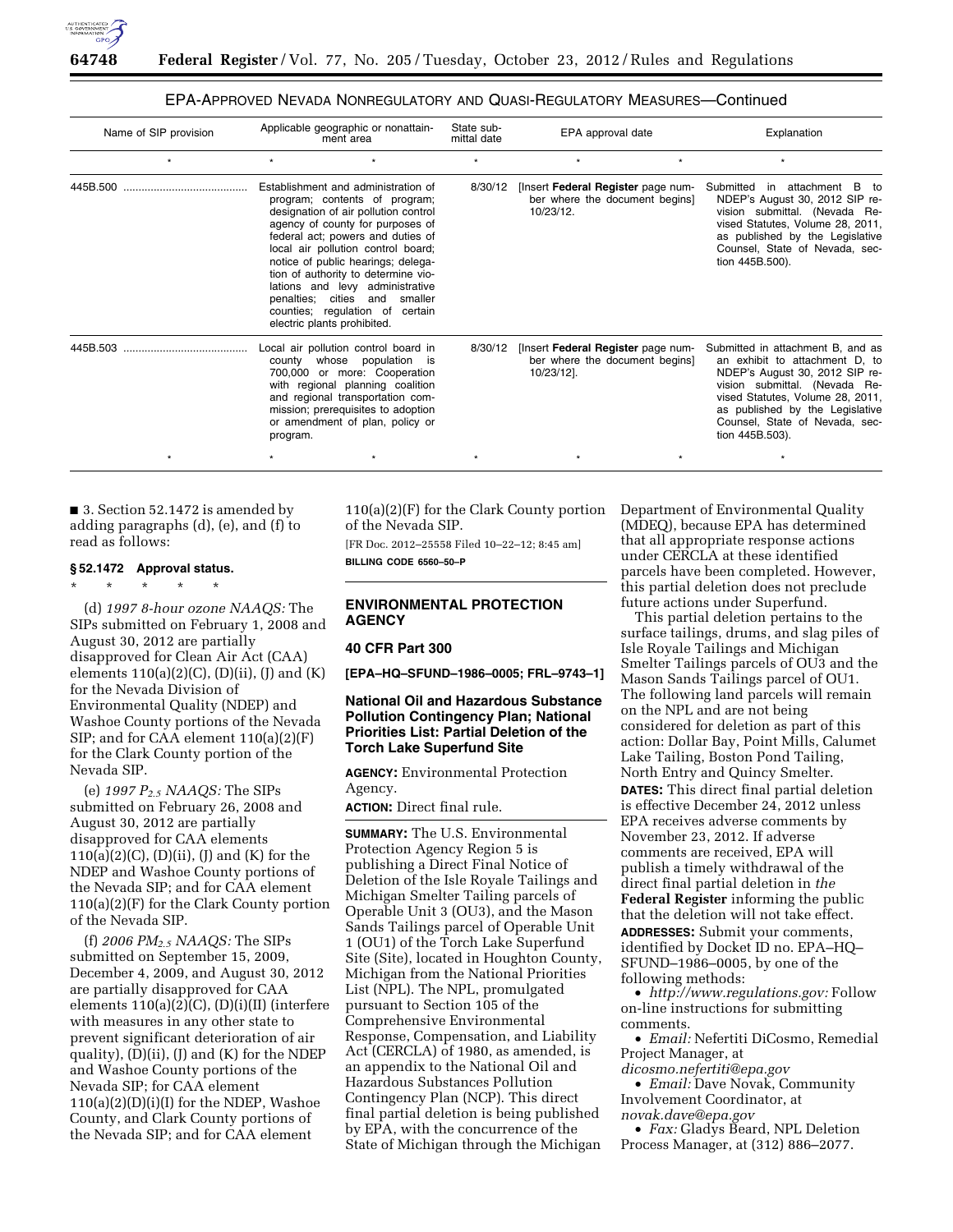• *Mail:* Nefertiti DiCosmo, Remedial Project Manager, U.S. Environmental Protection Agency (SR–6J), 77 West Jackson Boulevard, Chicago, IL 60604, (312) 886–6148, or Dave Novak, Community Involvement Coordinator, U.S. Environmental Protection Agency (SI–7J), 77 West Jackson Boulevard, Chicago, IL 60604, (312) 886–7478 or 1– 800–621–8431.

• *Hand deliver:* Dave Novak, Community Involvement Coordinator, U.S. Environmental Protection Agency (SI–7J), 77 West Jackson Boulevard, Chicago, IL 60604. Such deliveries are only accepted during the docket's normal hours of operation, and special arrangements should be made for deliveries of boxed information.

*Instructions:* Direct your comments to Docket ID no. EPA–HQ–SFUND–1986– 0005. EPA's policy is that all comments received will be included in the public docket without change and may be made available online at *[http://](http://www.regulations.gov)  [www.regulations.gov](http://www.regulations.gov)*, including any personal information provided, unless the comment includes information claimed to be Confidential Business Information (CBI) or other information whose disclosure is restricted by statute. Do not submit information that you consider to be CBI or otherwise protected through *[http://](http://www.regulations.gov)  [www.regulations.gov](http://www.regulations.gov)* or email. The *<http://www.regulations.gov>* Web site is an ''anonymous access'' system, which means EPA will not know your identity or contact information unless you provide it in the body of your comment. If you send an email comment directly to EPA without going through *[http://](http://www.regulations.gov) [www.regulations.gov](http://www.regulations.gov)*, your email address will be automatically captured and included as part of the comment that is placed in the public docket and made available on the Internet. If you submit an electronic comment, EPA recommends that you include your name and other contact information in the body of your comment and with any disk or CD–ROM you submit. If EPA cannot read your comment due to technical difficulties and cannot contact you for clarification, EPA may not be able to consider your comment. Electronic files should avoid the use of special characters, any form of encryption, and be free of any defects or viruses.

*Docket:* All documents in the docket are listed in the *[http://](http://www.regulations.gov) [www.regulations.gov](http://www.regulations.gov)* index. Although listed in the index, some information is not publicly available, e.g., CBI or other information whose disclosure is restricted by statute. Certain other material, such as copyrighted material, will be publicly available only in the

hard copy. Publicly available docket materials are available either electronically at *[http://](http://www.regulations.gov) [www.regulations.gov](http://www.regulations.gov)* or in hard copy at:

- Regional Office, U.S. Environmental Protection Agency—Region 5, 77 West Jackson Boulevard, Chicago, IL, 60604, Hours: Monday through Friday, 8:30 a.m. to 4:30 p.m., excluding Federal holidays.
- Lake Linden/Hubbell Public Library, 601 Calumet Street, Lake Linden, MI 49945, (906) 296–0698, Hours: Monday through Friday 8:00am to 4:00 p.m., Tuesday and Thursday 6:00 p.m. to 8:00 p.m.
- Portage Lake District Library, 105 Huron, Houghton, MI 49931, (906) 482–4570, Hours: Monday, Tuesday and Thursday 10:00 a.m. to 9:00 p.m., Wednesday and Friday 10:00 a.m. to 5:00 p.m., and Saturday 12:00 p.m. to 5:00 p.m.

### **FOR FURTHER INFORMATION CONTACT:**  Nefertiti DiCosmo, Remedial Project Manager, U.S. Environmental Protection Agency (SR–6J), 77 West Jackson Boulevard, Chicago, IL 60604, (312) 886–4737, *[dicosmo.nefertiti@epa.gov](mailto:dicosmo.nefertiti@epa.gov)*

# **SUPPLEMENTARY INFORMATION:**

### **Table of Contents**

I. Introduction II. NPL Deletion Criteria III. Deletion Procedures IV. Basis for Site Deletion

#### **I. Introduction**

EPA Region 5 is publishing this Direct Final Notice of Deletion of the Isle Royale Tailings and Michigan Smelter Tailings parcels of OU3, and Mason Sands Tailings parcel of OU1 of the Torch Lake Superfund (Site) from the NPL and requests public comments on this action. The NPL constitutes Appendix B of 40 CFR part 300, which is the National Oil and Hazardous Substances Pollution Contingency Plan (NCP), which EPA promulgated pursuant to section 105 of the Comprehensive Environmental Response Compensation and Liability Act (CERCLA) of 1980, as amended. EPA maintains the NPL as the list of sites that appear to present a significant risk to public health, welfare, or the environment. Sites on the NPL may be the subject of remedial actions financed by the Hazardous Substance Superfund (Fund). This partial deletion of the Torch Lake Superfund Site is proposed in accordance with 40 CFR 300.425(e) and is consistent with the Notice of Policy Change: Partial Deletion of Sites Listed on the National Priorities List (60 FR 55466) on November 1, 1995. As described in 300.425(e)(3) of the NCP, sites deleted from the NPL remain

eligible for Fund-financed remedial actions if future conditions warrant such actions.

Because EPA considers this action to be noncontroversial and routine, this action will be effective *December 24, 2012* unless EPA receives adverse comments by *November 23, 2012.* Along with this Direct Final Notice of Partial Deletion, EPA is co-publishing a Notice of Intent for Partial Deletion in the ''Proposed Rules'' section of the **Federal Register**. If adverse comments are received within the 30-day public comment period on this partial deletion action, EPA will publish a timely withdrawal of this direct final Notice for Partial Deletion before the effective date of the partial deletion, and the deletion may not take effect. Alternatively EPA may, as appropriate, prepare a response to comments and continue with the deletion process on the basis of the Notice of Intent for Partial Deletion and the comments already received. In this case, there will be no additional opportunity to comment on the agency's response.

Section II of this document explains the criteria for deleting sites from the NPL. Section III discusses procedures that EPA is using for this action. Section IV discusses the Isle Royale Tailings and Michigan Smelter Tailings parcels of OU3 and the Mason Sands Tailings parcel of OU1 of the Torch Lake Superfund Site and demonstrates how the deletion criteria are met at these land parcels. Section V discusses EPA's action to partially delete the Site parcels from the NPL unless adverse comments are received during the public comment period.

#### **II. NPL Deletion Criteria**

The NCP establishes the criteria that EPA uses to delete sites from the NPL. In accordance with 40 CFR 300.425(e), sites may be deleted from the NPL where no further response is appropriate. In making such a determination pursuant to 40 CFR 300.425(e), EPA will consider, in consultation with the state, whether any of the following criteria have been met:

i. Responsible parties or other persons have implemented all appropriate response actions required;

ii. All appropriate Fund-financed response under CERCLA has been implemented, and no further response action by responsible parties is appropriate; or

iii. The remedial investigation has shown that the release poses no significant threat to public health or the environment and, therefore, the taking of remedial measures is not appropriate.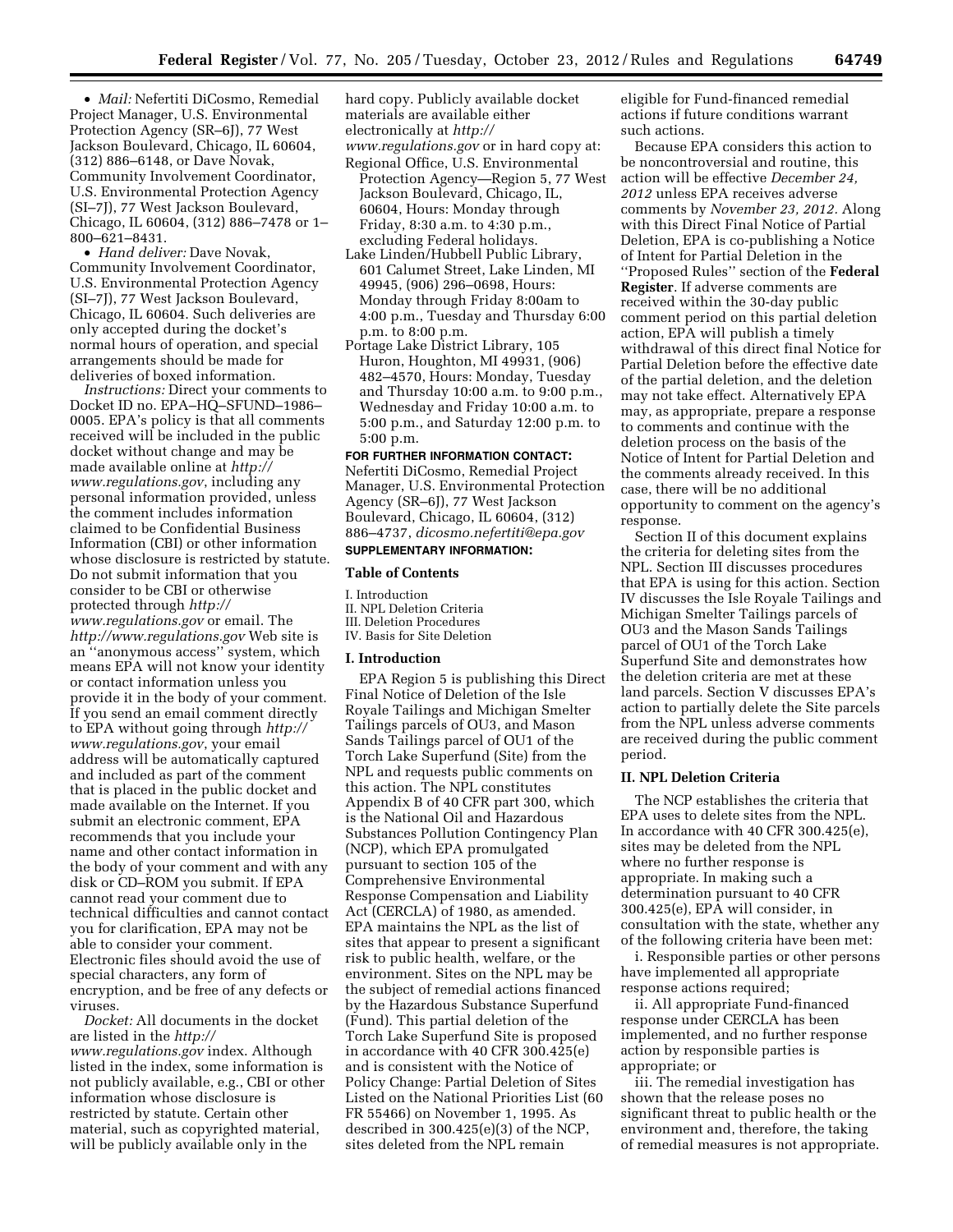Pursuant to CERCLA section 121(c) and the NCP, EPA conducts five-year reviews to ensure the continued protectiveness of remedial actions where hazardous substances, pollutants, or contaminants remain at a site above levels that allow for unlimited use and unrestricted exposure. EPA conducts such five-year reviews even if a site is deleted from the NPL. EPA may initiate further action to ensure continued protectiveness at a deleted site if new information becomes available that indicates it is appropriate. Whenever there is a significant release from a site deleted from the NPL, the deleted site may be restored to the NPL without application of the hazard ranking system.

#### **III. Deletion Procedures**

The following procedures apply to deletion of the Isle Royale Tailings and Michigan Smelter Tailings parcels of OU3, and the Mason Sands Tailings parcel of OU1 of the Torch Lake Superfund Site:

(1) EPA consulted with the State of Michigan prior to developing this direct final Notice of Partial Deletion and the Notice of Intent for Partial Deletion copublished today in the ''Proposed Rules'' section of the **Federal Register**.

(2) EPA has provided the State 30 working days for review of this Direct Final Notice of Partial Deletion and the parallel Notice of Intent for Partial Deletion prior to their publication today, and the State, through MDEQ, has concurred on the partial deletion of the Site from the NPL.

(3) Concurrently with the publication of this direct final Notice of Partial Deletion, a notice of the availability of the parallel Notice of Intent for Partial Deletion is being published in the Daily Mining Gazette Newspaper, located in Houghton, Michigan. The newspaper notice announces the 30-day public comment period concerning the Notice of Intent for Partial Deletion of the Site from the NPL. A public meeting will be held prior to the end of the comment period to ensure the public understands the delisting process and the locations of the land parcels proposed for deletion.

(4) EPA placed copies of documents supporting the proposed partial deletion in the deletion docket and made these items available for public inspection and copying at the Site information repositories.

(5) If adverse comments are received within the 30-day public comment period on this partial deletion action, EPA will publish a timely notice of withdrawal of this Direct Final Notice of Partial Deletion before its effective date

and will prepare a response to comments. EPA may continue with the deletion process on the basis of the Notice of Intent for Partial Deletion and the comments already received.

Deletion of a portion of a site from the NPL does not itself create, alter, or revoke any individual's rights or obligations. Deletion of a portion of a site from the NPL does not in any way alter EPA's right to take enforcement actions, as appropriate. The NPL is designed primarily for informational purposes and to assist EPA management. Section 300.425(e)(3) of the NCP states that the deletion of a site from the NPL does not preclude eligibility for future response actions, should future conditions warrant such actions.

#### **IV. Basis for Site Deletion**

The following information provides EPA's rationale for deleting the Isle Royale Tailings and Michigan Smelter Tailings parcels of OU3 and Mason Sands Tailings parcel of OU1 of the Torch Lake Superfund Site from the NPL. The Isle Royale Tailings area comprises approximately 64 acres of cover material northwest of U.S. 41, next to Portage Lake. It is located near the town of Houghton, in the northwestern corner of Section 5 in Portage Township, Michigan (Township 54 N Range 33 W). The Torch Lake Superfund Site Isle Royale Tailings property parcel is also referred to as Isle Royale Stamp Mill or Isle Royale Sands. It is the parcel of property on the west side of Houghton that was part of a mine rock crushing operation. The Site has no relation to the Isle Royale that is the island located in Lake Superior.

A legal description of the Isle Royale Tailings portion of the Torch Lake Superfund Site is as follows: A parcel of land in Government Lot 2, Section 5, T54N, R33W, City of Houghton, Houghton County, Michigan. Commencing at the West 1⁄4 corner of said Section 5; thence North 1069.47 feet; thence East 1584.79 feet to the point of beginning on the Northeasterly right-of-way of the Soo Line Railroad; thence N 33° 42′ 20″ E 229.36 feet to the South right-of-way (66-ft. R/W) of Carlos Street of the recorded plat of Royale Isle Subdivision; thence S 56° 17′40″ E 380.00 feet along said Carlos Street right-of-way and extension thereof; thence S 33° 42′ 20″ W 250.29 feet to the Northeasterly right-of-way of said Soo railroad; thence along said right-of-way on a curve to the right N 53° 08′ 19″ W 380.68 feet more or less to the point of beginning.

The Michigan Smelter Tailings parcel is located in a 15-acre, low-lying area of

stamp sands east of Houghton Canal Road on the shores of Portage Lake, in Sections 28, 33, and 34 of Adams/ Stanton Township, Michigan (55 N Range 34 W). There is a piece of property nearby, on the west side of Houghton Canal Road, known as Michigan Smelter that includes the buildings and abandoned materials where industrial activities took place. This property is not part of the Torch Lake Superfund Site and was not investigated or remediated as part of the Site activities. There may be high levels of arsenic or other contaminants associated with past mining activity in that area, but such contamination would not be considered as part of the Torch Lake Superfund Site.

The legal description of the Michigan Smelter Tailings portion of the Torch Lake Superfund Site is as follows— Parcel 1: Section 33, T55N, R34W, Adams Township, Houghton County, Michigan, Government Lot 1 lying North of County Road 554, except commencing at the North 1⁄4 corner; thence South 320 feet to P.O.B.; thence Southeasterly 90.18 feet; thence Northeasterly 569.59 feet; thence North 202.57 feet; thence Southeasterly 410.48 feet to South right of way of Canal Road; thence Southeasterly along Canal Road 888 feet more or less; thence South 676 feet to South line of Government Lot 1; thence Southwesterly 1692 feet to the West line of Government Lot 1; thence North 980.78 feet to P.O.B. Parcel 2: Section 34, T55N, R34W, Adams Township, Houghton County, Michigan, Government Lot 3 lying North of County Road 554, also West 121.90 feet of Government Lot 4 lying North of County Road 554. Parcel 3: Section 28, T55N, R34W, Stanton Township, Houghton County, Michigan, part of Government Lot 4, commencing North 00° 34′ 31″ West 35.08 feet from South <sup>1</sup>; Corner; thence North 00° 34′ 31″ West 1252.70 feet; thence south 89° 33′ 12″ East 102.60 feet; thence South 89° 35′ 56″ East 151.39 feet to shore; thence South 46° 13′ 52″ East 804.26 feet; thence South 55° 13′ 38″ East 1279.14 ; thence West 713.78 feet; thence North 46° 48′ 32″ West 766.52 feet; thence South 43° 09′ 07″ West 66 feet; thence South 01° 45′ 30″ East 57.69 feet; thence South 08° 31′ 32″ West 141.99 feet; thence South 10° 03′ 39″ West 69.72 feet; thence South 71° 33′ 12″ West 552.04 feet to P.O.B.

The Mason Sands Tailings area is about 225 acres and is located within a fenced in area south of M–26 and expands until the land meets the lake (Torch Lake). It is adjacent to the Village of Mason and is located in Sections 23, 26, and 27 of Township 55 North, Range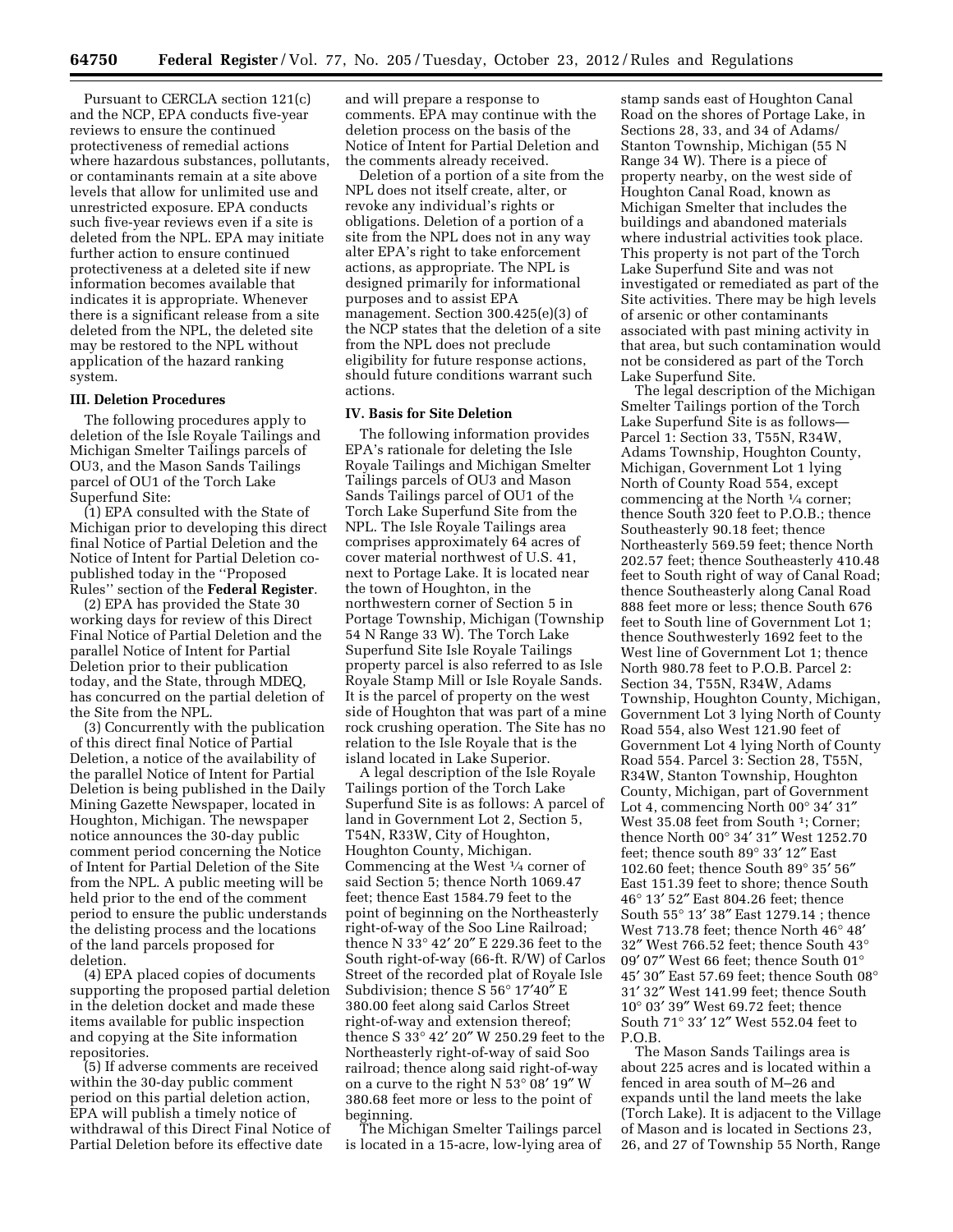33 West. Located within the Mason Sands parcel of the Site are dilapidated industrial structures, building foundations, and other debris. These abandoned structures, foundations and debris are not part of the Torch Lake Superfund Site and were not investigated or remediated. The surface tailings at this Mason area constitute the area addressed by the Torch Lake Site remedial action. The legal description of the Mason Sands portion of the Torch Lake Superfund Site is as follows. Government. Lot 2—Section 14— T.55N–R.33 W lying East of State Highway M–26 Right-of-Way, except as follows: Commencing at a point on shore of Torch Lake 500′ from meander post on line between Sections 13 & 14, thence N.55°40′ West to North boundary line of Lot 2 Section 14, thence East along North boundary of said Lot 2 to shore of Torch Lake, thence Southwesterly along said lake to Point of Beginning except Right-of-Way of C&H RR. 53.32.A. Gov't. Lots 1, 2, 3, and 4—Section 23—T.55 N.–R.33 W. lying East of abandoned railroad Right-of-Way, except as follows: Part of Government Lot 4, Section 23, and Government Lot 5, Section 26, T.55N, R.33W, Osceola Township, Houghton County, Michigan, more particularly described as follows: Commencing at a section corner common to Sections 22, 23, 26 and 27, T.55N, R.33W; then due South 480.66 feet to the point of beginning: thence N43° 54′ 04″ E 1164.53 feet; thence S51° 08′ 38″E 124.89 feet to a point located in the Northwesterly right-of-way line of State Highway M–26; thence S00° 02′ 18'' W 112.29 feet to a point located in the Southeasterly right-of-way line of State Highway M–26; thence S50° 16′ 58″ E 21.89 feet; thence S35° 39′ 41″ E 251.20 feet; thence S32° 31′ 34″ W 189.24 feet; thence N55° 59′ 01″ W 158.27 feet; thence N58° 48′ 17″ W 75.02 feet to a point located in the Northwesterly rightof-way line of an abandoned railroad; thence S32° 31′ 34″ W 44.66 feet along said Northwesterly right-of-way line of an abandoned railroad; thence on a curve to the right, having a radius of 2814.93 feet a long chord bearing and distance of S39° 15′ 17″ W 659.63 feet, 661.15 feet along said Northwesterly right-of-way line of an abandoned railroad; thence continuing along said abandoned railroad right-of-way S45° 59′ 00″ W 458.12 feet; thence due North 468.57 feet to the point of beginning, containing 461,453 square feet, which is 10.59 acres including road right-ofways. Government. Lot 5—Section 26— T.55N–R.33W. lying East of abandoned railroad Right-of-Way, except as follows:

Part of Government Lot 4, Section 23, and Government Lot 5, Section 26, T.55N, R.33W., Osceola Township, Houghton County, Michigan, more particularly described as follows: Commencing at a section corner common to Sections 22, 23, 26, and 27, T.55N, R.33W.; then due South 480.66 feet to the point of beginning: thence N43° 54′ 04″ E 1164.53 feet; thence S51° 08′ 38″ E 124.89 feet to a point located in the Northwesterly right-of-way line of State Highway M–26; thence S00° 02′ 18″ W 112.29 feet to a point located in the Southeasterly right-of-way line of State Highway M–26; thence S50° 16′ 58″ E 21.89 feet; thence S35° 39′ 41″ E 251.20 feet; thence S32° 31′ 34″ W 189.24 feet; thence N55° 59′ 01″ W 158.27 feet; thence N58° 48′ 17″ W 75.02 feet to a point located in the Northwesterly right-of-way line of an abandoned railroad; thence S32° 31′ 34″ W 44.66 feet along said Northwesterly right-of-way line of an abandoned railroad; thence on a curve to the right, having a radius of 2814.93 feet a long chord bearing and distance of S39° 15′ 17″ W 659.63 feet, 661.15 feet along said Northwesterly right-of-way line of an abandoned railroad; thence continuing along said abandoned railroad right-ofway S45° 59′ 00″ W 458.12 feet; thence due North 468.57 feet to the point of beginning, containing 461,453 square feet, which is 10.59 acres including road right-of-ways. Government Lot 1— Section 27—T.55N–R.33W lying east of abandoned railroad Right-of-Way. That portion of Government Lot 2—Section 27—T.55N–R.33W lying in the West  $\frac{1}{2}$ of the Southwest 1⁄4 of said Section. It being understood and intended that the above described land extends to the waters edge of Torch Lake and to include any tailing sands and slag that may have accreted to said land, or to other lands in Section 26—T.55N.— R.33W.

### **Site Background and History**

# **Site Location**

The Site is located on the Keweenaw Peninsula in Houghton County, Michigan. The Site *(CERCLIS ID MID980901946)* includes Torch Lake, the northern portion of Portage Lake, and the northern entry of Torch Lake. The following areas were selected for remedial measures and thus became part of the Site: defined areas of stamp sands, tailing piles, and slag materials along the shore of and in the vicinity of Torch Lake, Northern Portage Lake, Keweenaw Waterway, Lake Superior, Boston Pond, Calumet Lake, Lake Linden, Hubbell/Tamarack City, Mason, Calumet Lake, Michigan Smelter, Isle

Royale, Gross Point, and Quincy Smelter. These defined areas were not investigated at depth and were defined as part of the Torch Lake Superfund Site the surficial materials (stamp sands, tailings, and slag) on these areas and their relative locations to the Torch Lake water body. These areas cover over 600 acres. During the Site investigation, samples were taken of the surface (0–6 inches) and shallow subsurface (0–3 feet) stamp sands, tailings, and slag piles at the frequency of approximately one composite sample per 20 acreparcel. Data generated reflected similar chemical characteristics in all samples collected. This data was sufficient to assume homogeneity of these materials and to support selection of the Site's remedial action.

The remedial action included the installation of a soil vegetative cover over these defined areas of stamp sands, tailings, and slag in order to meet the Site Remedial Action Objectives (RAOs). The remedial action only addressed surfurce materials associated with the covered land parcels. There may be non-Site related contamination with depth or in the vicinity of these defined areas of stamp sands, tailings, and slag that are not addressed by this Site remedial action (i.e., vegetative cover). This potential contamination was not evaluated or addressed as part of the remedial measures for the Torch Lake Superfund Site. Non-Site related contamination, if identified in the future, will not be addressed by a subsequent action as part of the Torch Lake Superfund Site's remedial action.

#### **Site History**

Torch Lake was the site of copper milling and smelting facilities and operations for over 100 years. Torch Lake was a repository of milling wastes, and served as the waterway transportation to support the mining industry. The first mill opened on Torch Lake in 1868. At the mills, copper was extracted by crushing or stamping the rock into smaller pieces and driving them through successively smaller meshes. The copper and crushed rocks were separated by gravimetric sorting in a liquid medium. The copper was sent to a smelter. The crushed rock particles, called tailings, were discarded along with mill processing water, typically by pumping them into the Lake.

Mining output, milling activity, and tailing production peaked in the Keweenaw Peninsula in the early 1900s to 1920. All of the mills at Torch Lake were located on the west shore of the Lake and many other mining mills and smelters were located throughout the Keweenaw Peninsula. In the early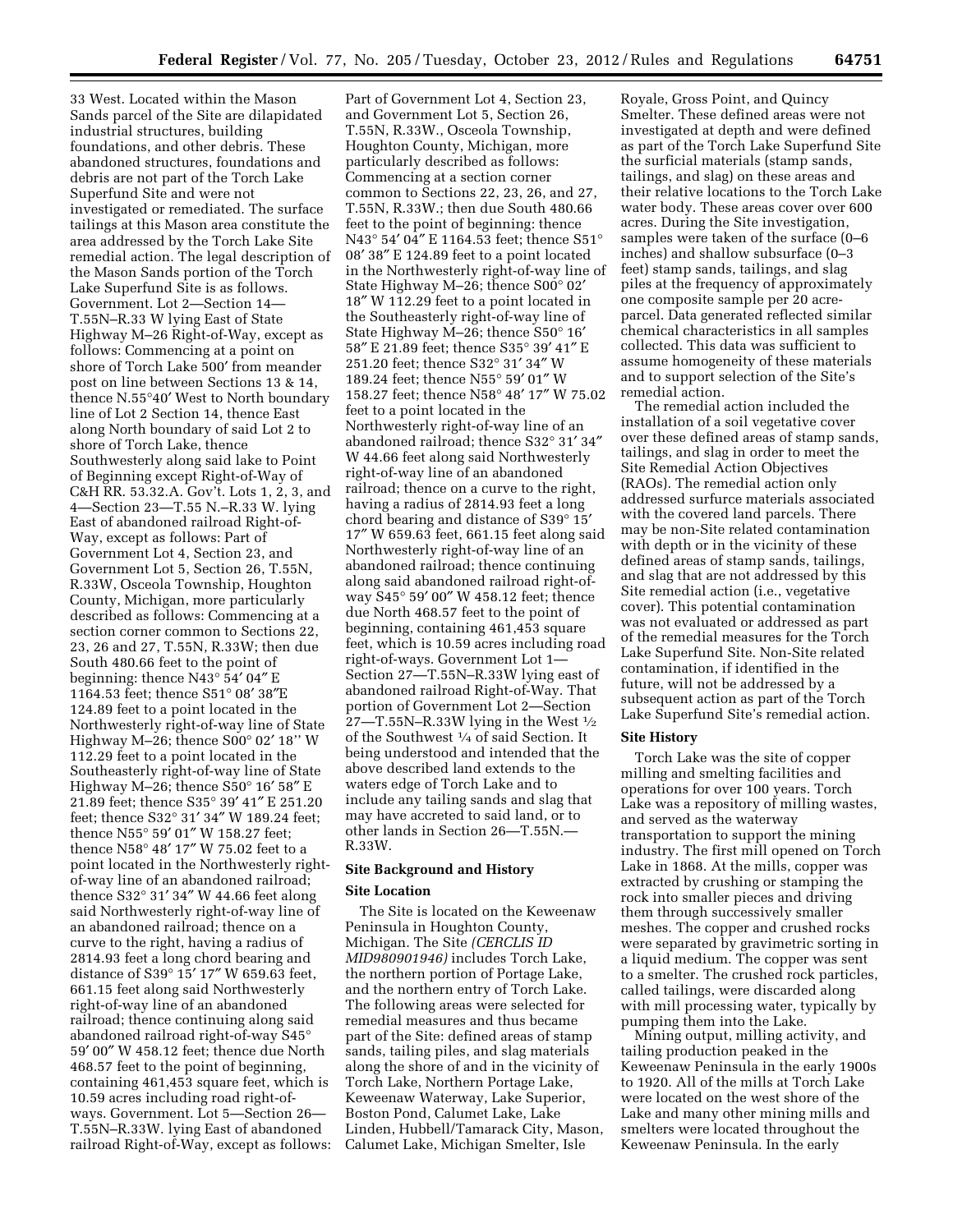1900s, advances in technology allowed recovery of copper from tailings previously deposited in Torch Lake. Dredges were used to collect submerged tailings which were then screened, recrushed, and gravity separated. An ammonia leaching process involving cupric ammonium carbonate was used to recover copper and other metals from conglomerate tailings. During the 1920s, chemical reagents were used to further increase the efficiency of reclamation. The chemical reagents included lime, pyridine oil, coal tar creosotes, wood creosote, pine oil, and xanthates. After reclamation activities were complete, chemically treated tailings were returned to the lake. In the 1930s and 1940s, the Torch Lake mills operated mainly to recover tailings in Torch Lake. In the 1950s, copper mills were still active; but by the late 1960s, copper milling had ceased.

Over 5 million tons of native copper was produced from the Keweenaw Peninsula and more than half of this was processed along the shores of Torch Lake. Between 1868 and 1968, approximately 200 million tons of tailings were dumped into Torch Lake filling at least 20 percent of the Lake's original volume.

In June 1972, a discharge of 27,000 gallons of cupric ammonium carbonate leaching liquor occurred into the north end of Torch Lake from the storage vats at the Lake Linden Leaching Plant. The Michigan Water Resources Commission (MWRC) investigated the spill. The 1973 MWRC report discerned no deleterious effects associated with the spill, but did observe discoloration of several acres of the lake bottom indicating previous discharges. In the 1970s, environmental concern developed regarding the century-long deposition of tailings into Torch Lake. High concentrations of copper and other heavy metals in Torch Lake sediments, toxic discharges into the Lake, and fish abnormalities prompted many investigations into long and short-term impacts attributed to mine waste disposal. The International Joint Commission's Water Quality Board designated the Torch Lake basin as a Great Lakes Area of Concern (AOC) in 1983. Also in 1983, the Michigan Department of Public Health announced an advisory against the consumption of Torch Lake sauger and walleye fish due to tumors of unknown origin.

The Torch Lake Site was proposed for inclusion on the National Priorities List (NPL) in October of 1984, **Federal Register** (49 FR 40320). The Site was placed on the NPL in June 1986, (51 FR21054). The Torch Lake Site is also on the list of sites identified under Michigan's Natural Resources and

Environmental Protection Act 451 Part 201. Residential use is planned for these land parcels after they are deleted from the NPL.

# **Remedial Investigation and Feasibility Study (RI/FS)**

On May 9, 1988 Special Notice Letters were issued to Universal Oil Products and Quincy Mining Company to perform a Remedial Investigation/ Feasibility Study (RI/FS). Universal Oil Products was the successor corporation of Calumet Hecla Mining Company which operated its milling and smelting on the shore of Lake Linden and disposed the generated tailings in the area. On June 13, 1988 a Notice Letter was issued to Quincy Development Company, which was the current owner of a tailing pile located on the Lake shore of Mason City. Negotiations for the RI/FS Consent Order with these Potentially Responsible Parties (PRPs) were not successful due to issues such as the extent of the Site, and the number of PRPs. Subsequently, EPA contracted with Donohue & Associates in November 1988 to perform the RI/FS at the Site.

On June 21, 1989 EPA collected a total of eight samples from drums located in the Old Calumet and Hecla Smelting Mill Site near Lake Linden, the Ahmeek Mill Site near Hubbell City, and the Quincy Site near Mason. On August 1, 1990 nine more samples were collected from drums located above the Tamarack Site near Tamarack City. Based on the results of these samples, EPA determined that some of these drums may have contained hazardous substances. During the week of May 8, 1989 EPA also conducted ground penetrating radar and a sub bottom profile (seismic) survey of the bottom of Torch Lake. The area in which this survey was conducted is immediately off-shore from the Old Calumet and Hecla Smelting Mill Site. The survey located several point targets (possibly drums) on the bottom of Torch Lake.

Due to the size and complex nature of the Site, six OUs have been defined for the Site. OU1, OU2 and OU3 are the remedial OUs; and OU4, OU5 and OU6 are the removal OUs. OU1 includes surface tailings, drums, and slag piles on the western shore of Torch Lake. Approximately 500 acres of tailings were previously exposed surficially in OU1. The Hubbell/Tamarack Tailings, the Lake Linden Tailings and Mason Sands parcels are included in OU1. OU2 includes groundwater, surface water, submerged tailings and sediment in Torch Lake, Portage Lake, the Portage channel, and other surface water bodies at the Site. OU3 includes the North

Entry of Lake Superior Tailings, Michigan Smelter Tailings, Quincy Smelter Tailings, Calumet Lake Tailings, Isle Royale Tailings, Boston Pond Tailings, and Grosse-Point (Point Mills) Tailings, and Dollar Bay Tailings. Remedial Investigations have been completed for all six OUs. The RI for OUs 1 and 3 only investigated the surface (0–6 inches) and shallow subsurface (0–3 feet) stamp sands. In addition, the RI assumed that the stamp sands were homogenous, i.e., the stamp sands had similar characteristics wherever they were located.

The sampling performed to characterize the OU3 and OU1 tailings was adequate to select the Torch Lake Site remedial action based on the homogeneity of the parameters measured, the distribution of contaminant compounds, and the relatively low levels of contaminants found. While hot spot contamination may exist, it is not attributable to tailings composition, and could not be reliably located or predicted using any reasonable sampling program. The RI and Baseline Risk Assessment (BRA) reports for OU1 were finalized in July 1991. The RI and BRA reports for OU3 were finalized on February 7, 1992.

### **Record of Decision Findings**

The Record of Decision (ROD) for OU1 and OU3 was signed on September 30, 1992; and the ROD for OU2 was signed on March 31, 1994.

### **Operable Unit 1 and Operable Unit 3 ROD (September 30, 1992)**

The selected remedial action for the various tailings areas was a soil and vegetative cover, and deed restrictions to control the migration of tailing piles. The cover prevents direct contact exposures as well as prevents erosion from surface water runoff and the wind. The cover helps prevent the further degradation of Torch Lake's eco-system, allowing the Lake to recover over time.

The RAOs for OU1 and OU3 were developed as a result of data collected during the RI and included activities to reduce or minimize the exposure to and release of contaminants in tailings and/ or slag located at the Site. These include:

1. Reduce or minimize potential risks to human health associated with the inhalation of airborne contaminants from the tailings and/or slag located at the Site;

2. Reduce or minimize potential risks to human health associated with direct contact with and/or the ingestion of the tailings and/or the slag located at the Site;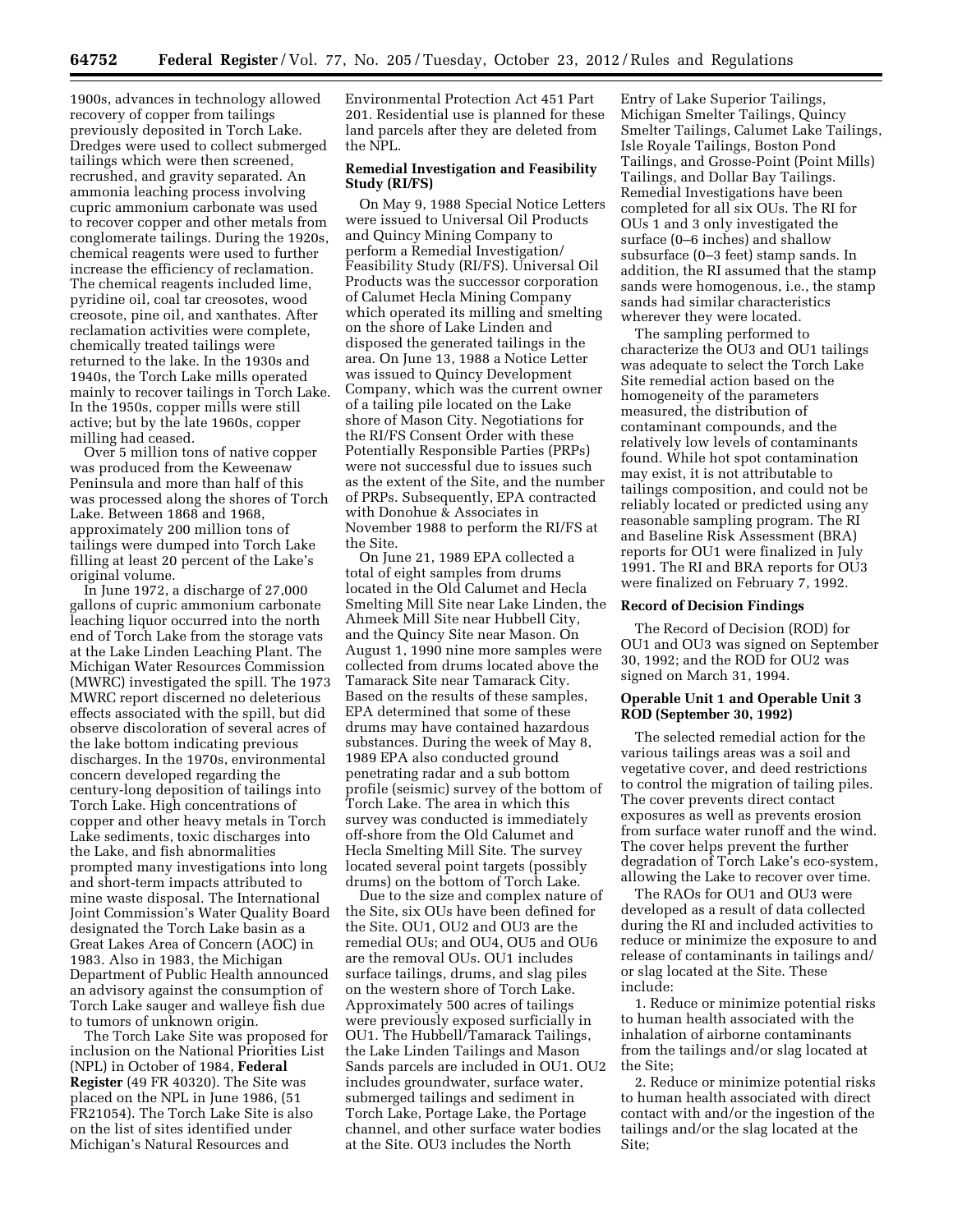3. Reduce or minimize the release of contaminants in tailings to the groundwater through leaching; and

4. Reduce or minimize the release of contaminants in tailings to the surface water and sediment by soil erosion and/ or air deposition.

All of the RAOs for the Torch Lake parcels in this deletion package have been met with the successful implementation of a vegetative cover over the stamp sands, tailing piles, and slag materials and with the implementation of deed restrictions which prevent disturbance of the vegetative covers. The vegetative soil cover reduces airborne and direct contact exposure to the contaminants in the stamp sands, tailings, and slag. The affected groundwater is part of OU2, for which the selected remedy was no action. OU2 was deleted from the NPL in 2002 and since the selected remedy for groundwater was no action, the reduction or minimization of the release of contaminants in tailings to the groundwater through leaching does not apply to OU's 1 and 3. The vegetative soil cover serves to stabilize the stamp sands, tailings, and slag and reduce the erosion of these materials and their associated contaminants to the surface water and sediment.

A 12 acre portion of the Isle Royale tailings in OU3 was excluded from the area to be covered with soil and vegetation because it was developed as a sewage treatment facility. The remaining 48 acres was covered with soil and vegetation by the Portage Lake Water and Sewage Authority as part of the sewage treatment facility development plan.

A 90 acre portion of the Isle Royale Tailings was developed as a residential area and was excluded from the area to be covered with soil and vegetation.

A 60 acre area of the Isle Royale Tailings portion is currently being used to make cement blocks and as a finished block storage area for the Superior Block Company and was excluded from the area to be covered with soil and vegetation. The owner and/or operator of Superior Block Company must use dust control measures such as water spray during the operation of mining and other activities in order to reduce the release of dust into the air.

### **Operable Unit 2 ROD (March 31, 1994)**

The selected remedy for OU2 (groundwater, surface water and sediments associated with the Site), which is not the focus of this partial deletion, was ''No Action'' with longterm monitoring and Institutional Controls with respect to groundwater use. OU2 is impacted by OU1 and OU3 because wind-blown and eroded tailings from OU1 and OU3 migrate into the surface water and contaminate the sediment. The contaminated stamp sand serves as a continuing source of environmentally harmful contamination to the Lake and diminished the effectiveness of the Lake's natural sedimentation process.

### **Remedial Design**

In August 1994, an Interagency Agreement (IAG) was signed with the United States Department of Agriculture (USDA)-Natural Resources Conservation Service (NRCS) to perform remedial design (RD) work. The RD was conducted in conformance with the 1992 ROD and was completed for the entire Site in September 1998.

#### *Construction Activities*

Actual on-site construction began in June 1999 and was completed in September 2005. A Preliminary Close-Out Report (PCOR) documenting construction completion was signed on September 23, 2005.

#### **Operable Unit 1**

Mason Sands Tailings (225 acres covered) were covered in October 2002. Just prior to on-site construction activities at Mason Sands, the USDA– NRCS commissioned Michigan Technological University to conduct an archaeological survey to evaluate and document the cultural remnants at the Mason Sands portion of the Site. This was done because of the numerous historical mining and milling related relics located around the Mason area and the concern over losing important cultural remnants as a result of remedy implementation. The results of the survey were presented in a report dated May 2001, ''*Archeological Survey Report of the Quincy Mining Company Torch Lake Smelter & Reclamation Plant at Mason Sands Torch Lake EPA Superfund Site'',* which was filed in the EPA's Torch Lake Site Administrative Record. The May 2001 report concluded that implementation of the remedy at the Mason Sands portion of the Site would have only a minor negative impact on cultural and historical values, and therefore, EPA proceeded with remedy implementation.

The remedial design specifications were modified during the implementation phase and sandy soil, consisting of six to ten inches of sandyloam soil and a vegetative mat were used in place of topsoil. The vegetative mat was achieved through a seed mix applied directly on top of the sandyloam soil. The seed mix was typically applied at approximately 90 pounds per acre. The typical seed mix contained six species of plants, including perennial ryegrass (Lolium perene), tall fescue (Festuca arundinacea), creeping red fescue (Festica rubra), red clover (Trifolium pratense), alfalfa (vernal Medicago falcata), and birdsfoot trefoil (Lotus comiculatus). This mix of plant species was selected because of their rapid growth rate and relative resilience with minimal maintenance. Rapid stabilization of the soil cover material with vegetation was important at the Site in order to avoid soil washouts and to accommodate the short growing season. Variations of this seed mix were applied to a small number of areas to accommodate landowner preference. Overall, the vegetative growth is well established and is stabilizing the soil portion of the cover material.

The sandy-loam borrow soil was located and obtained by construction firms under contract with the USDA– NRCS to implement the remedy and met modified USDA–NRCS soil specifications. Borrow soils for Mason Sands were obtained directly across the narrow Torch Lake channel located on the south-east shore of the Mason Sands. Remedial action construction activities were performed according to approved design and specifications at Mason Sands and it is anticipated that the cover material and shoreline protection will continue to meet remedial action objectives established for the Site.

#### **Operable Unit 2**

No physical work was required as part of the OU2 No Action ROD, thus there were no construction activities for this OU. EPA deleted OU2 in the April 2002 partial NPL delisting.

#### **Operable Unit 3**

Remedial action construction activities were performed according to approved design and specifications at Michigan Smelter Tailings. The 1992 ROD for OU1and OU3 designated some exceptions to the soil cover for the Isle Royale Tailings area. Theses exceptions included portions that were being developed or used for other purposes. Areas that were covered continued the same soil and seed mix as used in OU1. In 2004, EPA completed the remedy at the Isle Royale Tailings by placing a 6 inch vegetative cover over area stamp sands and placing rip-rap along the shoreline of the area. The change to include rip-rap was documented in a Memo to the File dated July 7, 2004.

### **Institutional Controls**

In 1994, EPA issued an Administrative Order on Consent (AOC)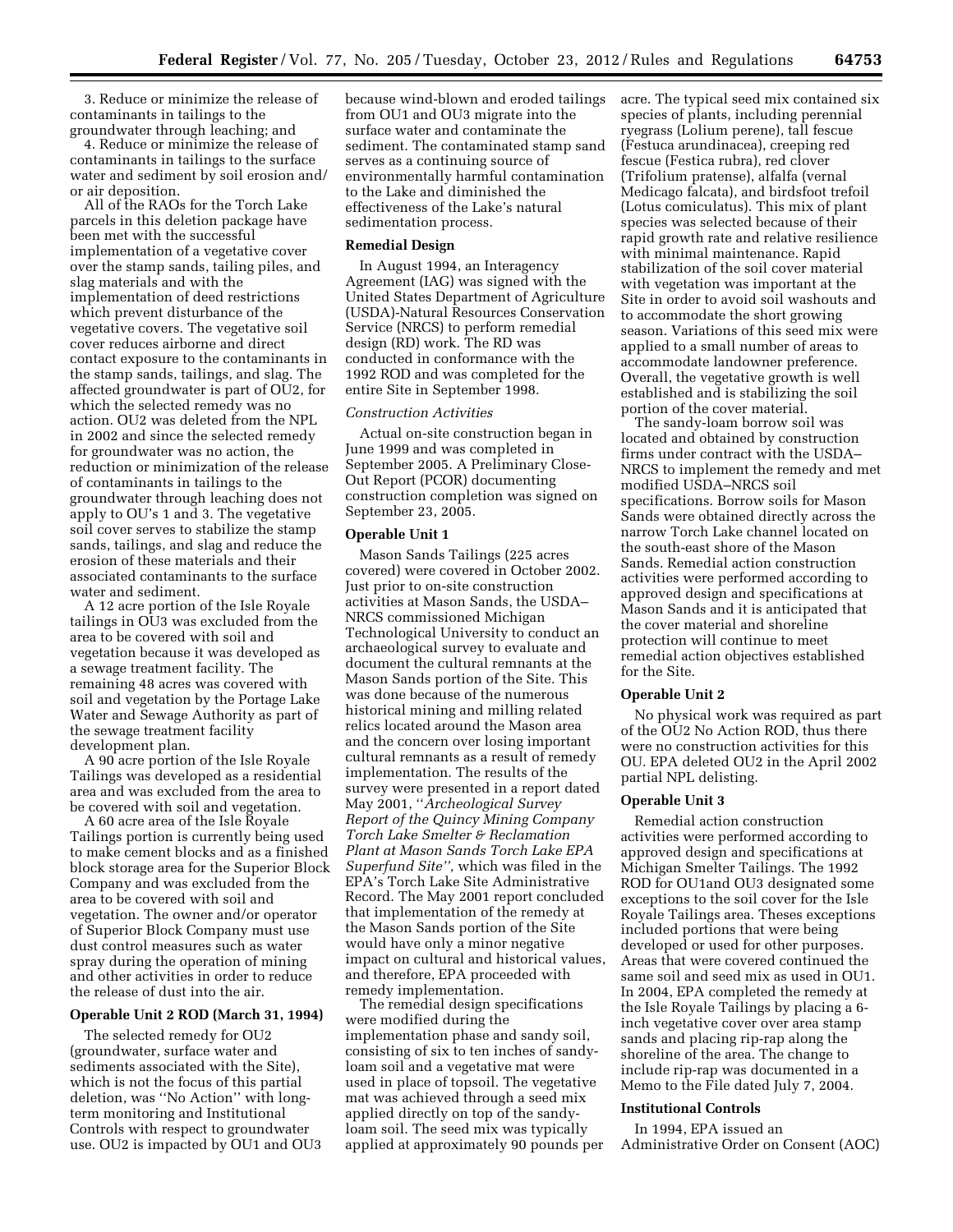to all affected landowners requiring them, within six months of the AOC, to implement the appropriate deed restriction on their property. The deed restrictions run with the land and bind future owners to the restrictions. The institutional controls serve to protect vegetative cover and thus prevent residual mining contamination from entering surface water by ensuring that no disturbance of vegetative cover occurs; or if disturbance occurs, the owner is required to replace soil and repair vegetative cover. There are Restrictive Covenants on approximately half of the properties at the Site, which include the Michigan Smelter Tailings property. The Declaration of Restrictive Covenants for Isle Royale Tailings was signed on October 14, 2008. The following restriction applies; ''If during the process of any development, building, construction, or other activity on the property by or with consent from the owner of the property, the cover is disturbed so that upon completion of the development, construction, building or other activity stamp sand is exposed, then the owner of the property shall cover the exposed stamp sand and shall re-vegetate the re-covered area''.

#### **Cleanup Goals**

The objectives of the remedies were to control exposures to Site contaminants and control erosion of stamp sands, tailings and slag to the surface water and sediments by covering them with vegetation. The remedial actions at Isle Royale Tailings, Michigan Smelter Tailings, and Mason Sands Tailings are operational and functional. The remedial actions are functioning properly and performing as designed.

#### **Operation and Maintenance (O&M)**

EPA conducted activities necessary to ensure that the implemented remedy at Isle Royale Tailings, Michigan Smelter Tailings, and Mason Sands was operational and functional for a period up to three years after remedial construction at the last parcel. The remedy was jointly determined by EPA and MDEQ to be functioning properly and performing as designed in September 2008. EPA conducted annual observations of the remediated areas for three years after construction, and conducted major repairs as necessary, on each area where the remedy was implemented.

In 2002, EPA conducted a study of terrestrial environments at the Site to characterize and document the ecological conditions of the tailing areas before and after implementation of the remedy. The results of the study were presented in the *Torch Lake Stamp* 

*Sand Evaluation Report* dated March 2003. The report indicated a significant environmental improvement. The soil and vegetative cover has resulted in the development of a soil stabilizing plant community and habitat which has attracted birds and mammals.

In 1999 and 2000, as part of long-term monitoring, EPA conducted environmental sampling as a way to establish the environmental baseline conditions of Torch Lake. The results of the sampling efforts are presented in the *Baseline Study Report* dated August 2001. Future long-term monitoring events will be conducted by MDEQ and the results compared to the 2001 baseline study to identify changes and/ or establish trends in lake conditions. MDEQ has had the lead for OU2 monitoring since 2002, when OU2 was deleted from the NPL.

In 2004, MDEQ conducted sampling activities for monitoring of Torch Lake. The monitoring was undertaken to document and measure the status of natural recovery of the Lake following remedial actions. The 2004 sampling work included assessing the benthic community populations, measuring sediment toxicity to benthic invertebrates, measuring concentrations of metals and semi-volatile organic compounds in sediment and groundwater, and studying the sedimentation process in lake sediments. The 2004 MDEQ long-term monitoring data includes reports with information relevant to sedimentation rates and sediment toxicity.

MDEQ will be conducting O&M of the shoreline protection and cover material. In accordance with the September 1998 Superfund Site Contract (SSC) signed by EPA and MDEQ, O&M was to begin three years after the remedy implementation or when the remedy was jointly determined by EPA and MDEQ to be functioning properly as designed, whichever is earlier. This milestone was reached in September 2008 for Isle Royale Tailings, Michigan Smelter Tailings, and Mason Sands Tailings; along with several other Torch Lake property parcels.

### **Five-Year Review (FYR)**

EPA conducted FYRs of the Site in 2003 and 2008. In the reviews, EPA concluded that all remedial actions are complete. The 2008 FYR noted that the Isle Royale, Michigan Smelter Tailings and Mason Sands remedies are protective of human health and the environment in the short-term. The 2008 FYR calls for continued documentation from landowners at the Site to verify proper deed restrictions

are in place. The next FYR will be conducted in 2013.

#### **Community Involvement**

Public participation activities have been satisfied as required in CERCLA section 113(k), 42 U.S.C. 9613(k), and CERCLA section 117, 42 U.S.C. 9617. Documents in the deletion docket, which EPA relied on for recommendation of the Partial Deletion of this Site from the NPL, are available to the public in the information repositories, and at *[www.regulations.gov.](http://www.regulations.gov)* Documents in the docket include maps which identify the specific parcels of land that are proposed in this Notice (Isle-Royale Tailings, Michigan Smelter Tailings, and Mason Sands). Additional community outreach will be conducted to ensure the transparency of the deletion process; to increase awareness of potential non-Site related environmental issues near the deleted parcels; and to help the community understand exactly where the deleted portions of the Torch Lake Site are located.

### **Determination That the Site Meets the Criteria for Deletion in the NCP**

The NCP (40 CFR 300.425(e)) states that portions of a site may be deleted from the NPL when no further response action is appropriate. EPA, in consultation with the State of Michigan, has determined that no further action is appropriate.

### **V. Deletion Action**

The EPA, with concurrence of the State of Michigan, through MDEQ, has determined that all appropriate response actions under CERCLA, other than operation, maintenance, monitoring and five-year reviews, have been completed. Therefore, EPA is deleting the Isle Royale Tailings and Michigan Smelter Tailings parcels of OU3 and the Mason Sands Tailings parcel of OU1 of the Torch Lake Superfund Site from the NPL.

Because EPA considers this action to be noncontroversial and routine, EPA is taking it without prior publication. This action will be effective *December 24, 2012* unless EPA receives adverse comments by *November 23, 2012.* If adverse comments are received within the 30-day public comment period, EPA will publish a timely withdrawal of this direct final notice of partial deletion before the effective date of the partial deletion and it will not take effect. EPA may prepare a response to comments and continue with the deletion process on the basis of the notice of intent to partially delete and the comments